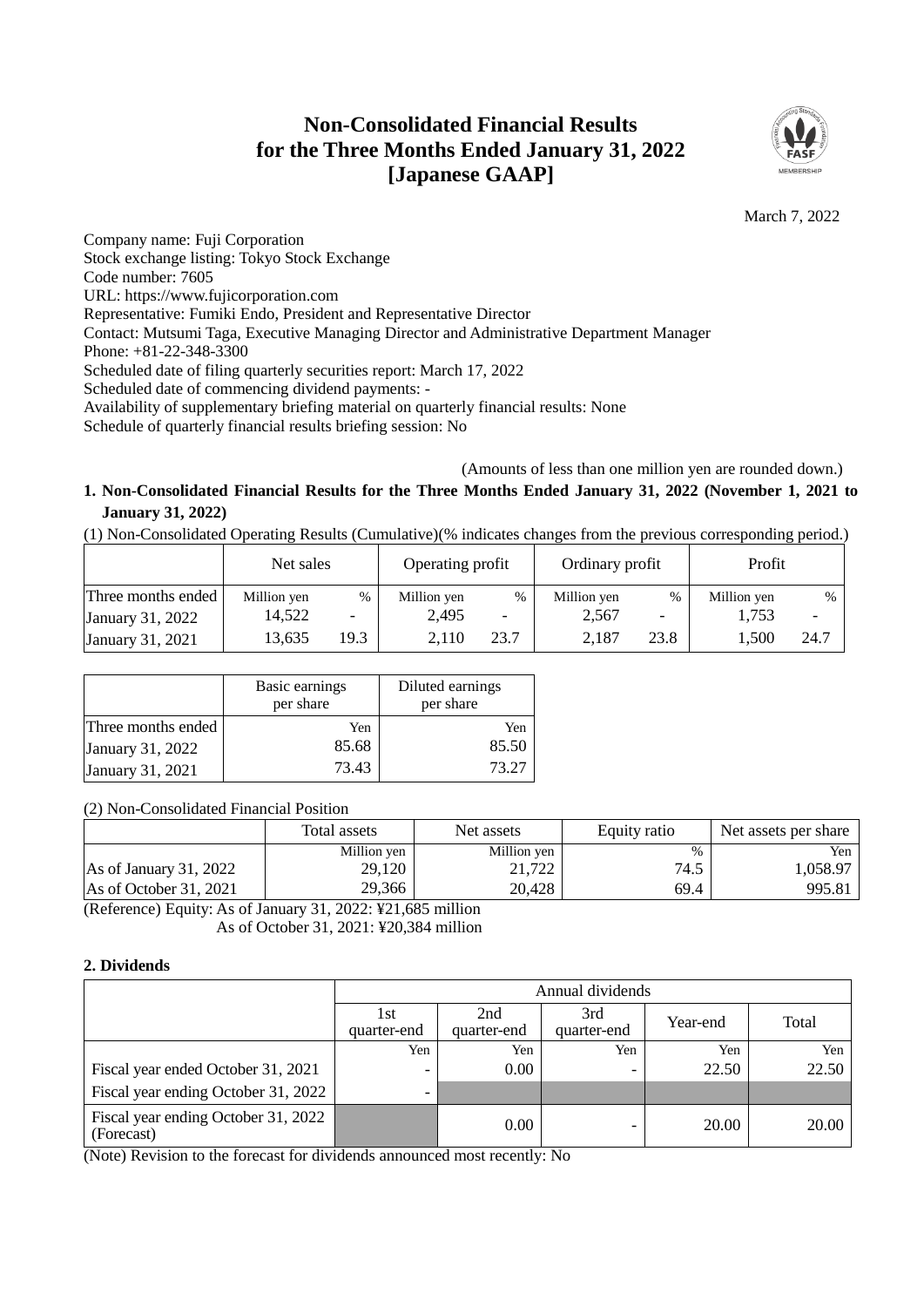### **3. Non-Consolidated Financial Results Forecast for the Fiscal Year Ending October 31, 2022 (November 1, 2021 to October 31, 2022)**

|            | Net sales   |                          | Operating profit |                          | Ordinary profit |                          | Profit        |                          | Basic earnings<br>per share |
|------------|-------------|--------------------------|------------------|--------------------------|-----------------|--------------------------|---------------|--------------------------|-----------------------------|
|            | Million yen | $\%$                     | Million yen      | %                        | Million yen     |                          | % Million yen | $\%$                     | Yen                         |
| First half | 23,475      |                          | 2.837            | $\overline{\phantom{0}}$ | 3,153           | $\overline{\phantom{0}}$ | 2,175         |                          | 106.36                      |
| Full year  | 40,000      | $\overline{\phantom{0}}$ | 4.000            | $\overline{\phantom{0}}$ | 4,350           | $\overline{\phantom{0}}$ | 3,000         | $\overline{\phantom{0}}$ | 146.56                      |

(% indicates changes from the previous corresponding period.)

(Note) Revision to the financial results forecast announced most recently: No

#### **\* Notes:**

(1) Accounting policies adopted specially for the preparation of quarterly financial statements: No

(2) Changes in accounting policies, changes in accounting estimates and retrospective restatement 1) Changes in accounting policies due to the revision of accounting standards: Yes

- 2) Changes in accounting policies other than 1) above: No
- 3) Changes in accounting estimates: No
- 4) Retrospective restatement: No
- (3) Total number of issued shares (common shares)

1) Total number of issued shares at the end of the period (including treasury shares): January 31, 2022: 20,970,000 shares October 31, 2021: 20,970,000 shares

- 2) Total number of treasury shares at the end of the period: January 31, 2022: 491,766 shares October 31, 2021: 500,166 shares
- 3) Average number of shares during the period: Three months ended January 31, 2022: 20,469,925 shares Three months ended January 31, 2021: 20,432,734 shares

\* These quarterly financial results are outside the scope of quarterly review.

\* Explanation of the proper use of financial results forecast and other notes

The earnings forecasts and other forward-looking statements herein are based on information that is available and certain assumptions deemed reasonable as of the date of publication of this document. Actual results may differ significantly from these forecasts due to a wide range of factors.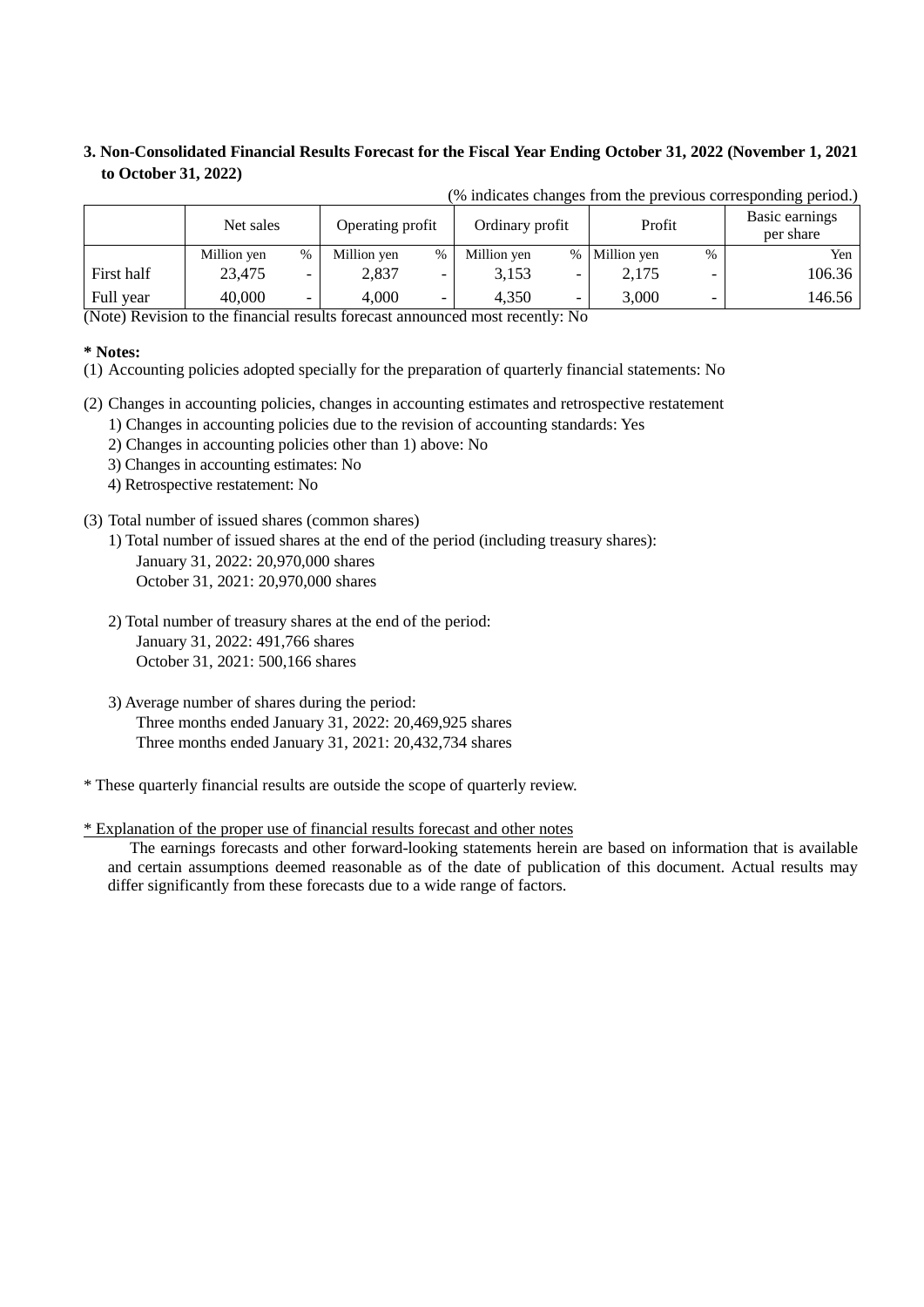# (1) Quarterly Non-Consolidated Balance Sheets

|                                     | As of October 31, 2021 | As of January 31, 2022 |
|-------------------------------------|------------------------|------------------------|
| <b>Assets</b>                       |                        |                        |
| Current assets                      |                        |                        |
| Cash and deposits                   | 2,396,522              | 6,088,369              |
| Accounts receivable - trade         | 3,236,165              | 1,781,692              |
| Merchandise                         | 6,618,721              | 5,006,391              |
| Prepaid expenses                    | 622,434                | 681,187                |
| Accounts receivable - other         | 1,714,880              | 859.688                |
| Other                               | 86,391                 | 71,608                 |
| Allowance for doubtful accounts     | (16, 452)              | (16, 452)              |
| Total current assets                | 14,658,664             | 14,472,485             |
| Non-current assets                  |                        |                        |
| Property, plant and equipment       |                        |                        |
| <b>Buildings</b>                    | 7,832,489              | 7,832,489              |
| Accumulated depreciation            | (2,054,157)            | (2,129,223)            |
| Buildings, net                      | 5,778,332              | 5,703,265              |
| Land                                | 3,055,115              | 3,055,115              |
| Other                               | 8,802,548              | 8,800,984              |
| Accumulated depreciation            | (4,574,297)            | (4,749,149)            |
| Other, net                          | 4,228,250              | 4,051,834              |
| Total property, plant and equipment | 13,061,698             | 12,810,216             |
| Intangible assets                   | 257,021                | 255,769                |
| Investments and other assets        | 1,388,724              | 1,582,344              |
| Total non-current assets            | 14,707,444             | 14,648,329             |
| <b>Total assets</b>                 | 29,366,108             | 29,120,815             |

(Thousand yen)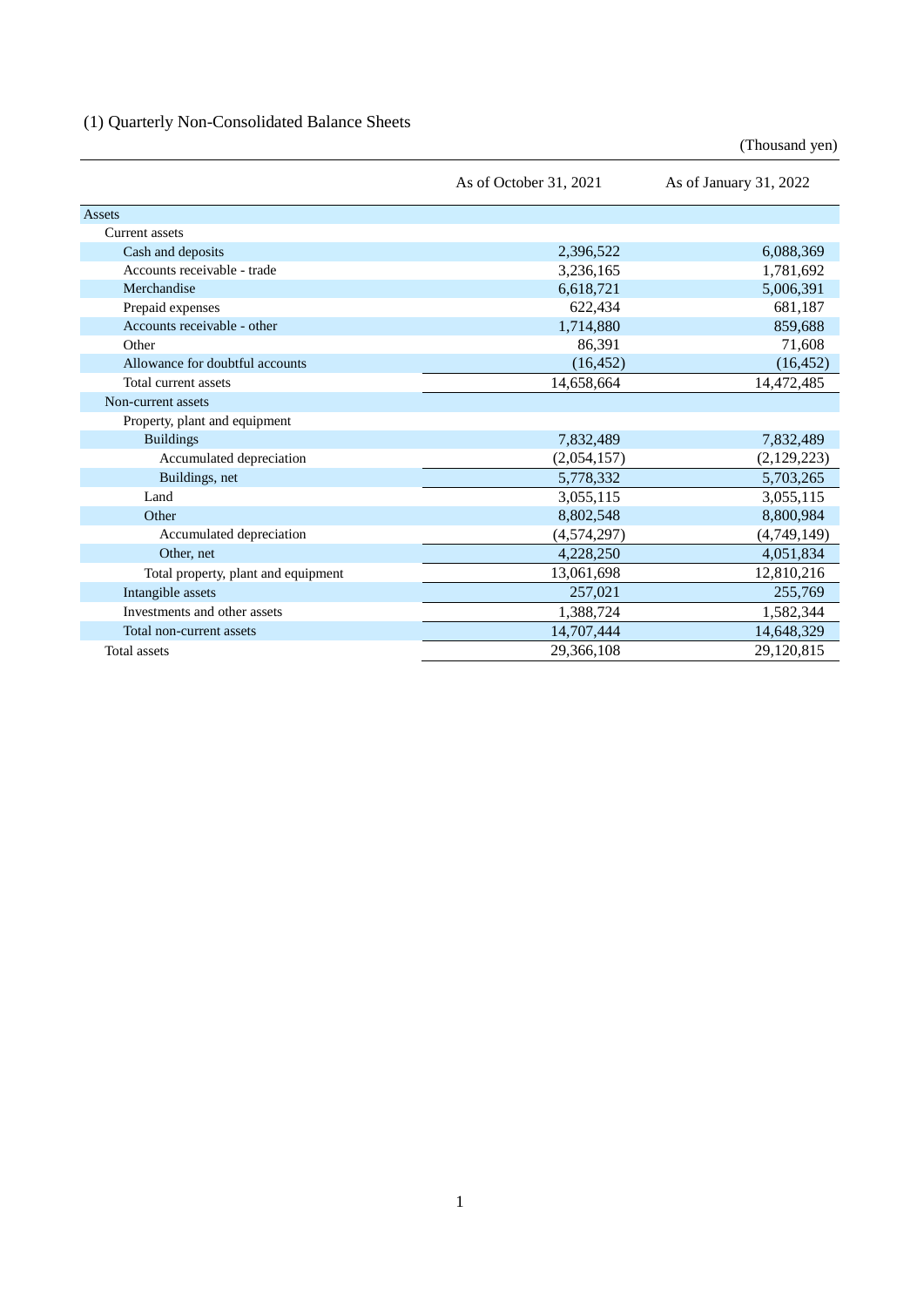(Thousand yen)

|                                   | As of October 31, 2021 | As of January 31, 2022 |
|-----------------------------------|------------------------|------------------------|
| Liabilities                       |                        |                        |
| <b>Current liabilities</b>        |                        |                        |
| Accounts payable - trade          | 4,157,978              | 2,201,623              |
| Income taxes payable              | 904.176                | 874,670                |
| Provision for bonuses             | 73,040                 | 25,550                 |
| Advances received                 | 617,858                | 560,013                |
| Unearned revenue                  | 868,709                | 1,064,034              |
| Other                             | 1,290,007              | 1,648,358              |
| Total current liabilities         | 7,911,770              | 6,374,250              |
| Non-current liabilities           |                        |                        |
| Provision for retirement benefits | 272,203                | 287,292                |
| Asset retirement obligations      | 234,532                | 235,199                |
| Other                             | 518,800                | 501,916                |
| Total non-current liabilities     | 1,025,536              | 1,024,408              |
| <b>Total liabilities</b>          | 8,937,307              | 7,398,658              |
| Net assets                        |                        |                        |
| Shareholders' equity              |                        |                        |
| Capital stock                     | 1,236,515              | 1,236,515              |
| Capital surplus                   | 1,330,884              | 1,338,808              |
| Retained earnings                 | 17,846,715             | 19,140,062             |
| Treasury shares                   | (30,034)               | (29, 530)              |
| Total shareholders' equity        | 20,384,080             | 21,685,855             |
| Subscription rights to shares     | 44,720                 | 36,300                 |
| Total net assets                  | 20,428,801             | 21,722,156             |
| Total liabilities and net assets  | 29,366,108             | 29,120,815             |